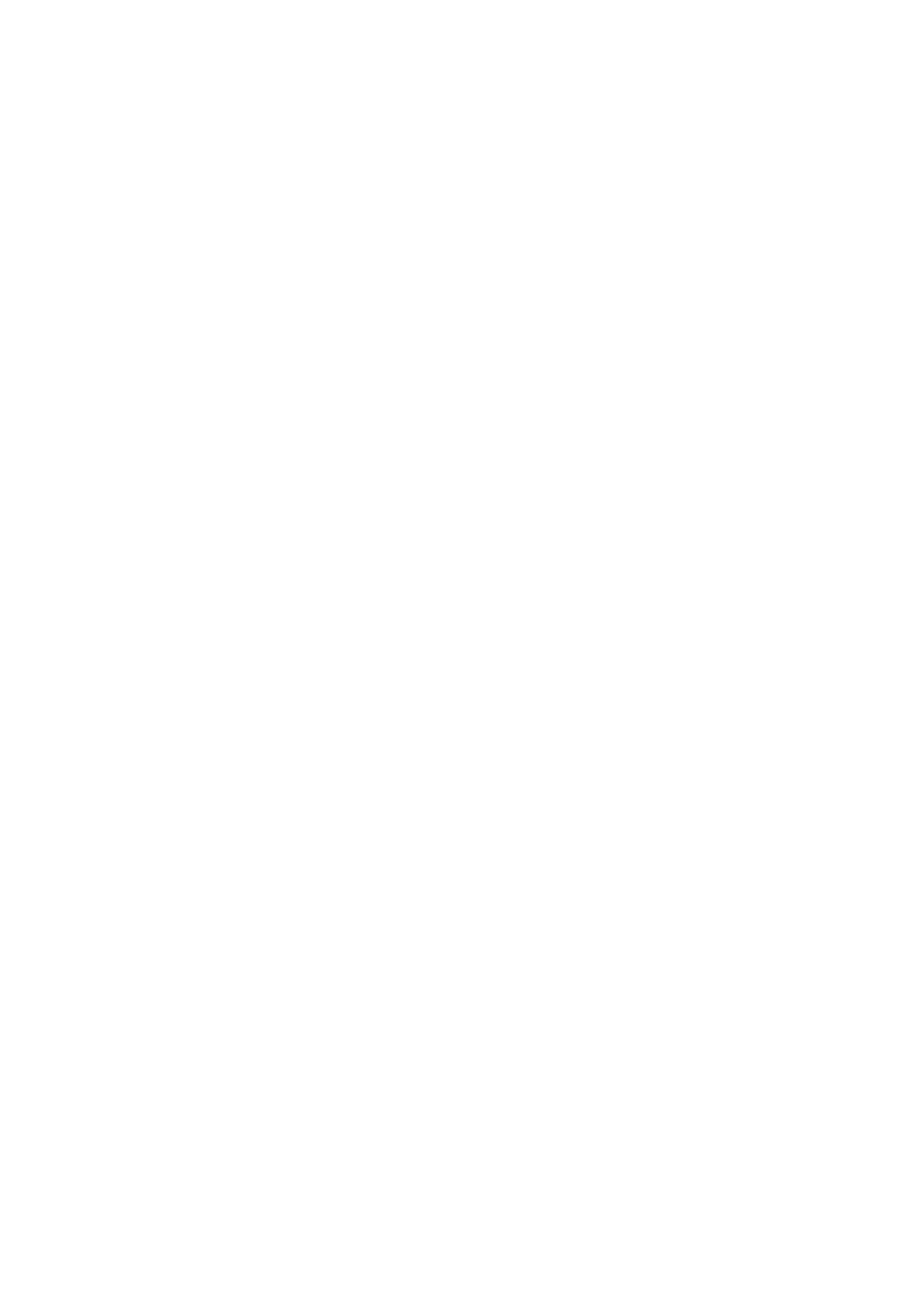## **INSPECTOR-GENERAL OF TAXATION**

## <span id="page-2-0"></span>Section 1: Agency overview and resources

### **1.1 STRATEGIC DIRECTION**

The outcome of the Inspector-General of Taxation (IGT) is improved tax administration through community consultation, review and independent advice to government.

IGT's strategic direction for 2011-12 is to improve review processes, timeliness and outcomes by:

- expanding opportunity for community input;
- continuing to build on approaches that increase the Australian Taxation Office's (ATO) involvement and contribution to review processes and outcomes; and
- • continuing the appropriate use of external expertise and overseas comparisons to enhance capabilities and objectivity.

In 2010-11, the IGT established a new work program for 2011-12 through a broad-based community consultation process which remains in effect for the 2011-12 year.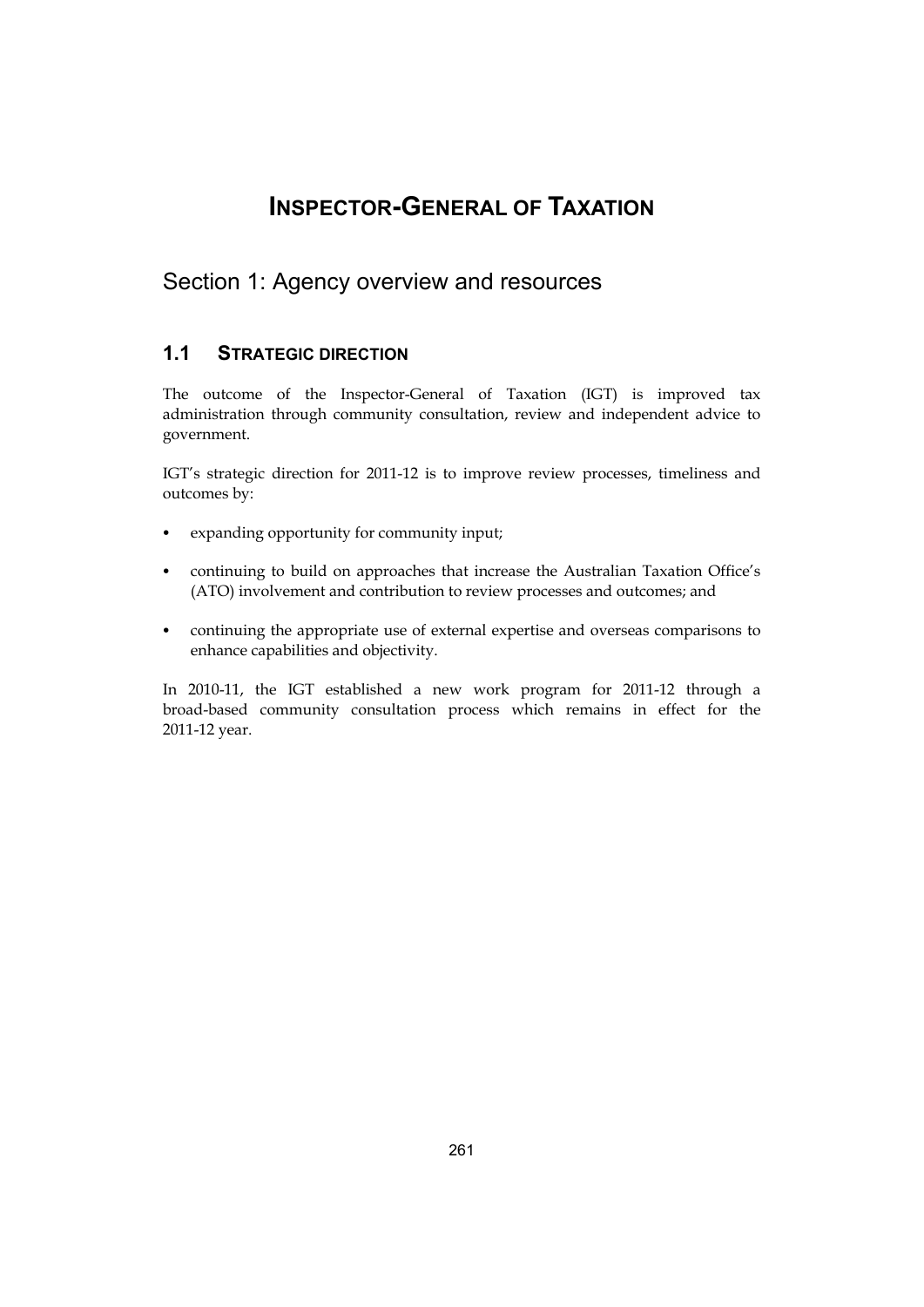## **1.2 AGENCY RESOURCE STATEMENT**

Table 1.1 shows the total resources from all sources. The table summarises how resources will be applied by outcome and by departmental classification.

#### **Table 1.1: Inspector-General of Taxation resource statement — Budget estimates for 2011-12 as at Budget May 2011**

|                                         | Estimate of<br>prior year |               |                |                        |
|-----------------------------------------|---------------------------|---------------|----------------|------------------------|
|                                         | amounts $\mathbf{r}$      | Proposed at _ |                | Total Actual available |
|                                         | available in              | <b>Budget</b> | estimate       | appropriation          |
|                                         | 2011-12                   | 2011-12       | 2011-12        | 2010-11                |
|                                         | \$'000                    | \$'000        | \$'000         | \$'000                 |
| <b>Ordinary annual services</b>         |                           |               |                |                        |
| <b>Departmental</b>                     |                           |               |                |                        |
| Prior year departmental                 |                           |               |                |                        |
| appropriation                           | 4<br>2,253                |               | 2,253          |                        |
| Departmental appropriation <sup>3</sup> |                           | 2.724         | 2.724          | 2,172                  |
| Receipts from other sources (s31)       |                           |               | $\overline{2}$ | 52                     |
| Total net resourcing for the IGT        | 2,253                     | 2,724         | 4.977          | 2,224                  |

1. Appropriation Bill (No. 1) 2011-12.

2. Receipts received under s31 of the *Financial Management and Accountability Act 1997.* 

3. Includes \$0.04 million in 2011-12 for the departmental capital budget (refer to Table 3.2.5 for further details).

4. Estimated adjusted balance carried from previous year for annual appropriations.

## **1.3 BUDGET MEASURES**

 *Measures 2011-12* and are summarised below. Budget measures relating to the IGT are detailed in Budget Paper No. 2, *Budget* 

| Table 1.2: Inspector-General of Taxation 2011-12 Budget measures |  |  |  |  |  |  |  |
|------------------------------------------------------------------|--|--|--|--|--|--|--|
|------------------------------------------------------------------|--|--|--|--|--|--|--|

|                                 |         | 2010-11                  | 2011-12 | 2012-13 | 2013-14 | 2014-15 |
|---------------------------------|---------|--------------------------|---------|---------|---------|---------|
|                                 | Program | \$'000                   | \$'000  | \$'000  | \$'000  | \$'000  |
| <b>Expense measures</b>         |         |                          |         |         |         |         |
| Efficiency dividend - temporary |         |                          |         |         |         |         |
| increase in the rate            | 1.1     |                          | (11)    | (28)    | (35)    | (42)    |
| Inspector-General of Taxation   |         |                          |         |         |         |         |
| - additional funding            | 1.1     | $\overline{\phantom{0}}$ | 544     | 548     | 551     | 554     |
| <b>Total expense measures</b>   |         |                          | 533     | 520     | 516     | 512     |
| <b>Related capital</b>          |         |                          |         |         |         |         |
| Efficiency dividend - temporary |         |                          |         |         |         |         |
| increase in the rate            | 1.1     | $\overline{\phantom{0}}$ | -       |         |         | (1)     |
| Total related capital           |         |                          |         |         |         | (1)     |

Prepared on a government finance statistics (fiscal) basis.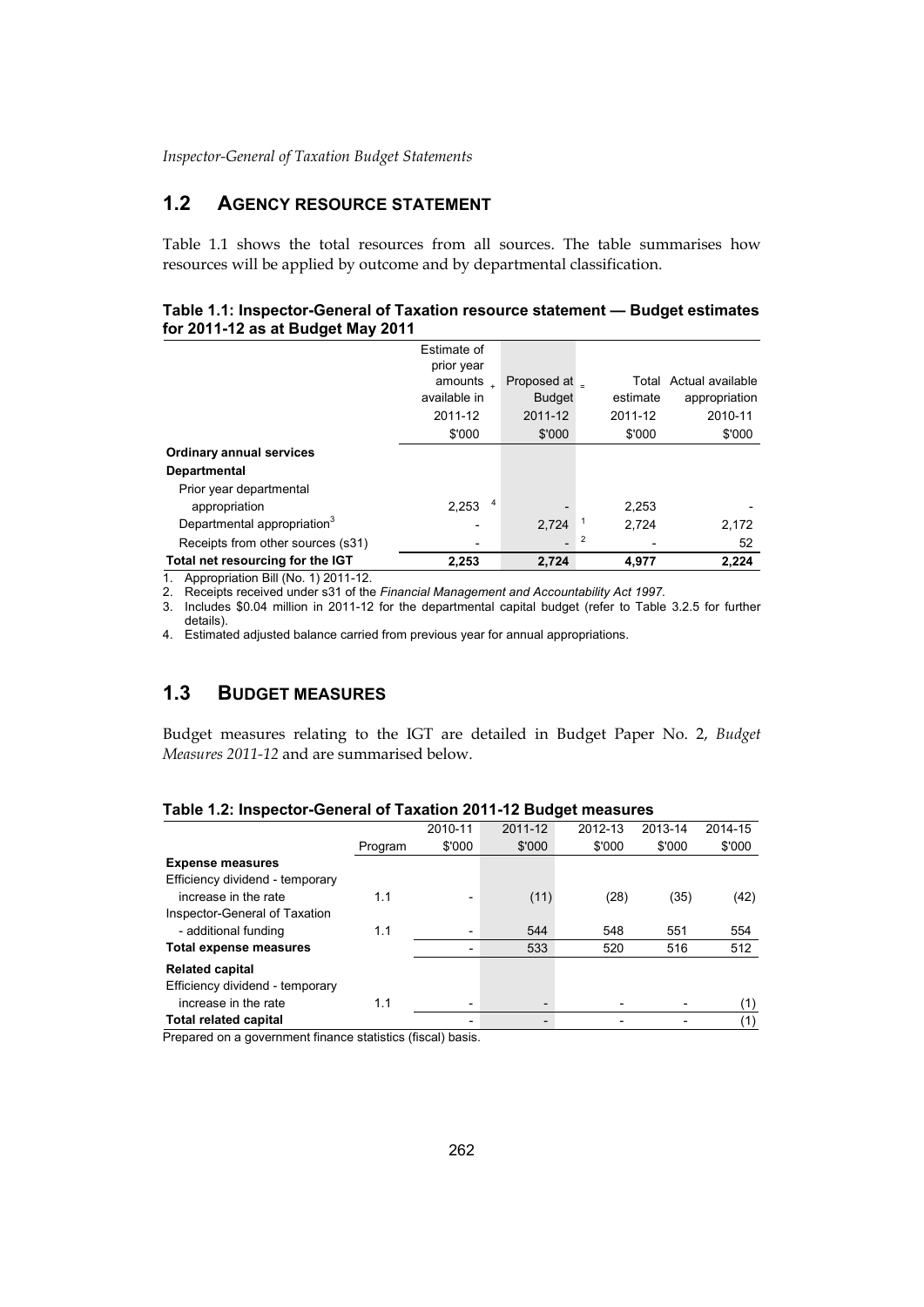## <span id="page-4-0"></span>Section 2: Outcomes and planned performance

### **2.1 OUTCOMES AND PERFORMANCE INFORMATION**

Government outcomes are the intended results, impacts or consequences of actions by the Government on the Australian community. Commonwealth programs are the primary vehicle by which government agencies achieve the intended results of their outcome statements. Agencies are required to identify the programs which contribute to Government outcomes over the budget and forward years.

The IGT's outcome is described below specifying the strategy, program, objective, deliverables and key performance indicators used to assess and monitor the performance of the IGT.

**Outcome 1: Improved tax administration through community consultation, review, and independent advice to government.** 

### **Outcome 1 strategy**

Key strategies to achieve Outcome 1 are:

- • undertake community consultation, research and other processes to identify and prioritise areas of tax administration that can be systemically improved;
- • call for submissions to review and to stimulate input by, for example, issuing terms of reference and similar materials;
- • review identified areas and provide independent advice and recommendations to the Government on improvements to the administration of the tax laws;
- maintain a positive public profile for the IGT through participation in conferences and seminars;
- • build on approaches that increase the ATO's involvement and contribution to review processes and outcomes; and
- • selectively engage external expertise and undertake overseas comparisons to enhance capabilities and objectivity for appropriate reviews.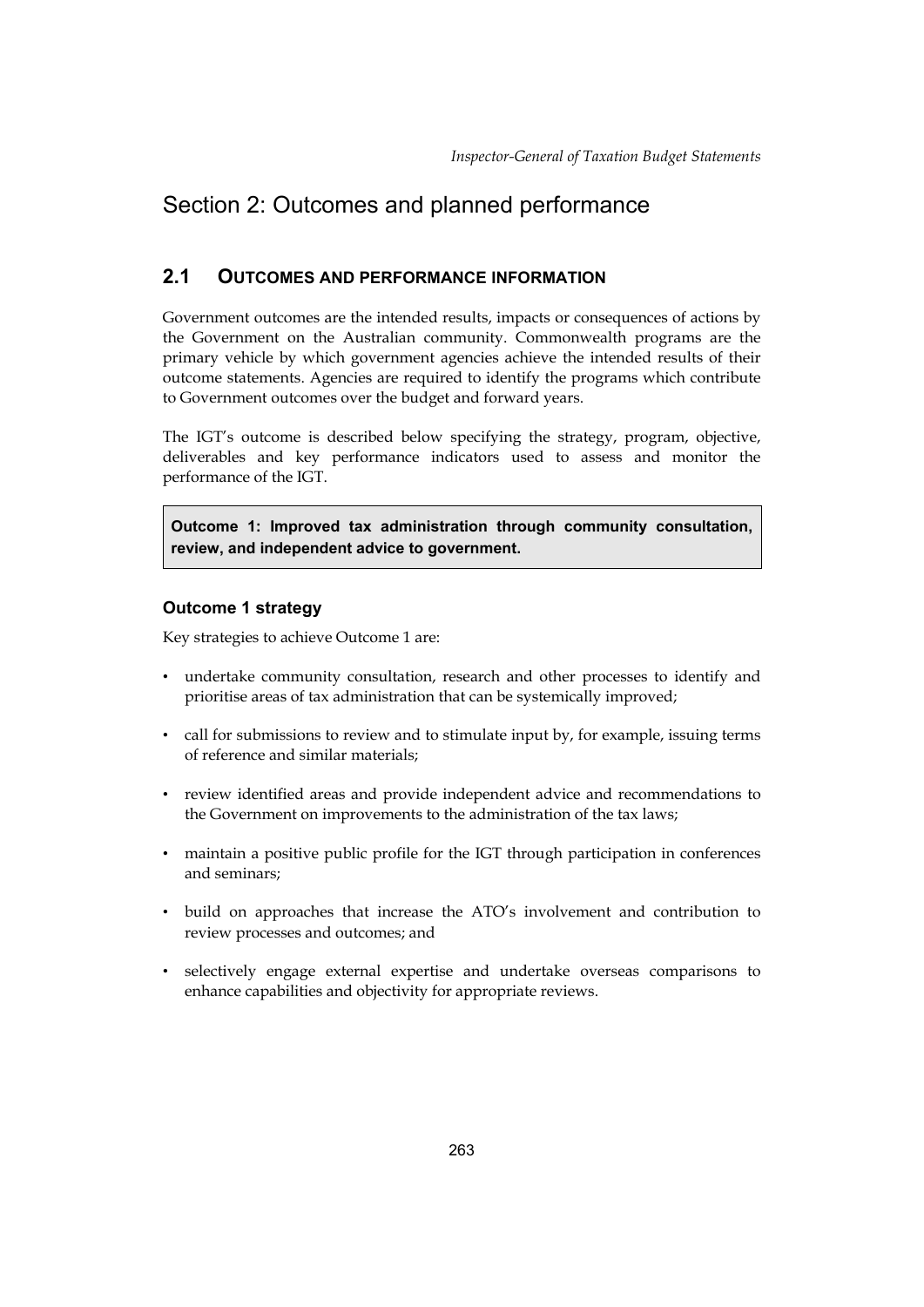The major projects and activities expected to be commenced and/or completed during 2011-12 include:

- review of the ATO's implementation of the Report on Aspects of Income Tax Self Assessment recommendations;
- review into the ATO's use of benchmarking to target the cash economy;
- • review into the ATO's use of Early and Alternative Dispute Resolution;
- • review into the ATO's small and medium enterprise audit and risk review policies, procedures and practices; and
- follow-up review into the ATO implementation of IGT recommendations.

### **Outcome expense statement**

Table 2.1 provides an overview of the total expenses for Outcome 1.

| Average staffing level (number)                                 |           | 11        |
|-----------------------------------------------------------------|-----------|-----------|
|                                                                 | 2010-11   | 2011-12   |
| <b>Total expenses for Outcome 1</b>                             | 2.224     | 2,724     |
| Expenses not requiring appropriation in the budget year         | 38        | 38        |
| Departmental appropriation                                      | 2.186     | 2.686     |
| Departmental expenses                                           |           |           |
| Program 1.1: Inspector-General of Taxation                      |           |           |
|                                                                 | \$'000    | \$'000    |
|                                                                 | expenses  | expenses  |
|                                                                 | actual    | Estimated |
| consultation, review, and independent advice to government      | Estimated |           |
| <b>Outcome 1:</b> Improved tax administration through community | 2010-11   | 2011-12   |

#### **Table 2.1: Budgeted expenses for Outcome 1**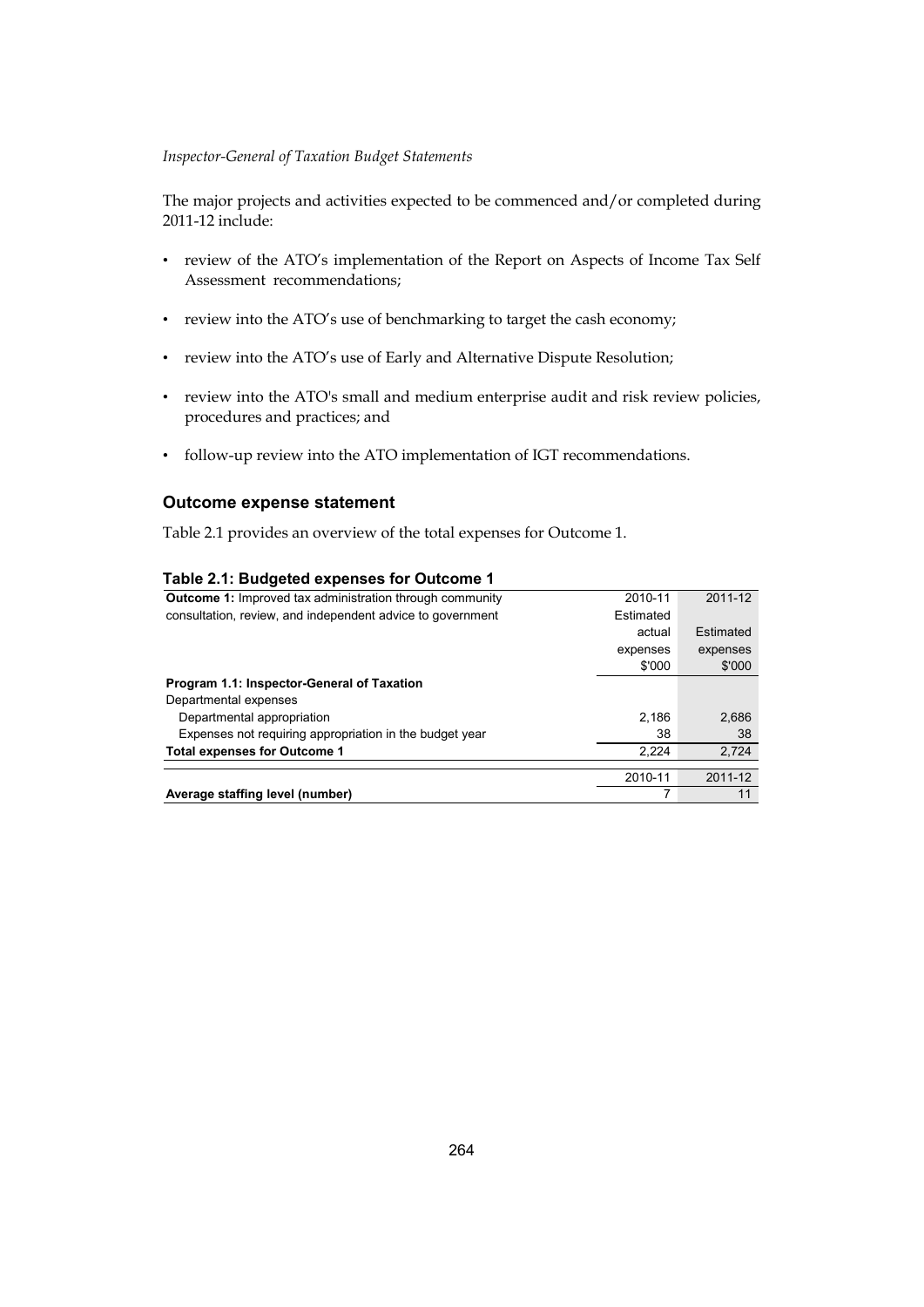### **Contributions to Outcome 1**

### **Program 1.1: Inspector-General of Taxation**

### **Program objective**

The IGT has the following objectives:

- identify areas of the tax system's administration where the community or other stakeholders believe that improvements should be made or issues reviewed;
- • consult with government agencies that review tax administration, in particular the Australian National Audit Office and the Commonwealth Ombudsman to foster cooperation and make efficient use of resources;
- • prioritise areas of tax administration for review according to the IGT's work program and ministerial direction as appropriate;
- provide independent advice to the Government on the tax system's administration and make recommendations on improvements; and
- follow-up on the ATO's implementation of IGT recommendations.

#### **Program expenses**

The increase in expenses in 2011-12 and forward years relates to additional funding for the IGT as detailed in Budget Paper No. 2, *Budget Measures 2011-12*.

### **Table 2.2: Program expenses**

|                               | 2010-11 | 2011-12       | 2012-13 | 2013-14 | 2014-15 |
|-------------------------------|---------|---------------|---------|---------|---------|
|                               | Revised |               | Forward | Forward | Forward |
|                               | budget  | <b>Budget</b> | vear 1  | vear 2  | year 3  |
|                               | \$'000  | \$'000        | \$'000  | \$'000  | \$'000  |
| Annual departmental expenses: |         |               |         |         |         |
| Departmental items            | 2.224   | 2.724         | 2.742   | 2.763   | 2,781   |
| Total program expenses        | 2.224   | 2.724         | 2.742   | 2.763   | 2,781   |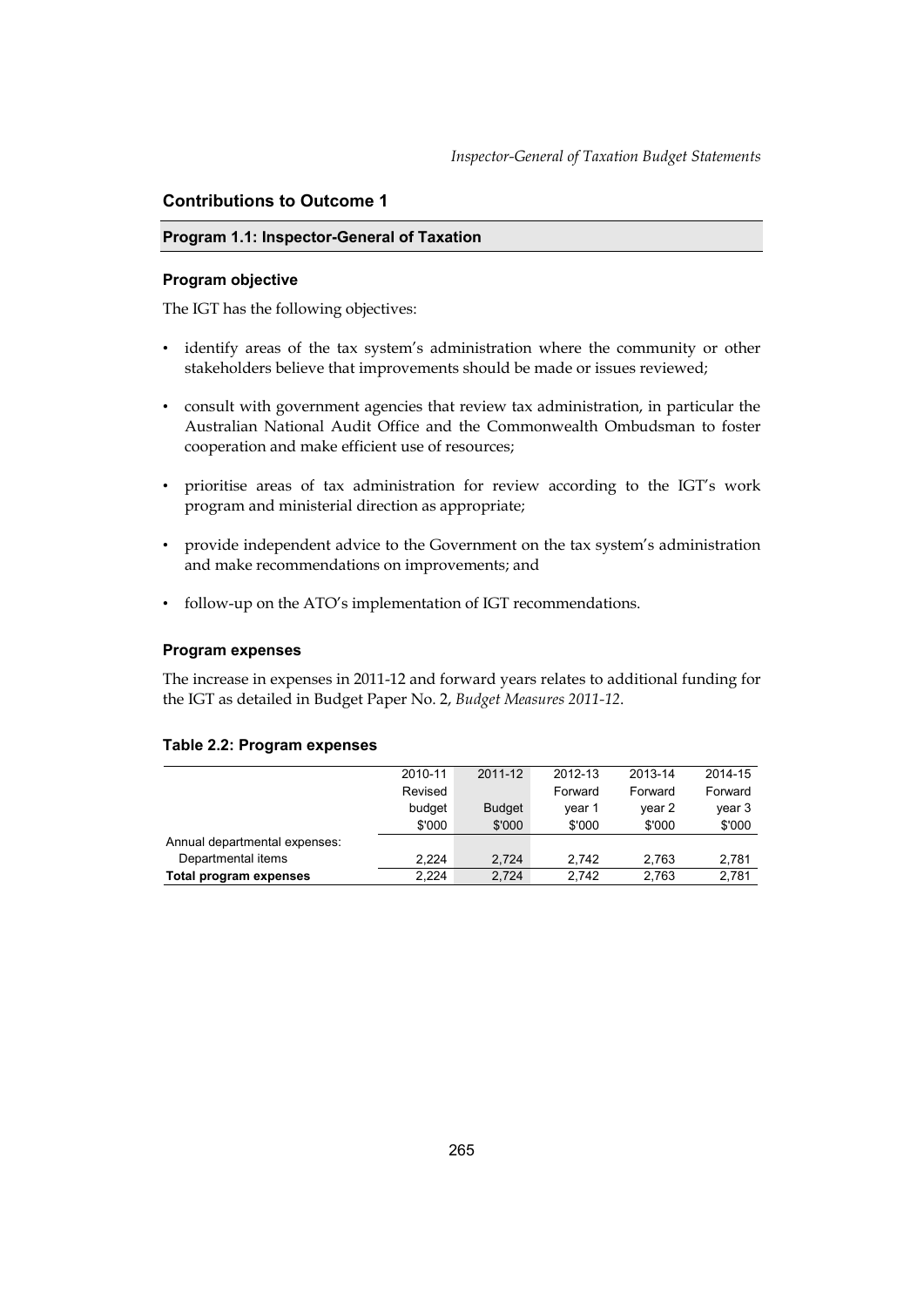### **Program deliverables**

The IGT has the following deliverables:

- • a program of reviews based on community input and consultation with other relevant agencies, and prioritised in line with principles of good tax administration; and
- • six completed reviews incorporating independent advice to the Government on systemic issues and/or viable improvements to tax administration.

### **Program key performance indicators**

The IGT has the following key performance indicators:

- • positive feedback and continued support from community stakeholders including taxpayers, tax practitioners and relevant government agencies; and
- • recommendations for systemic improvements in tax administration agreed and implemented by the ATO and/or the Government.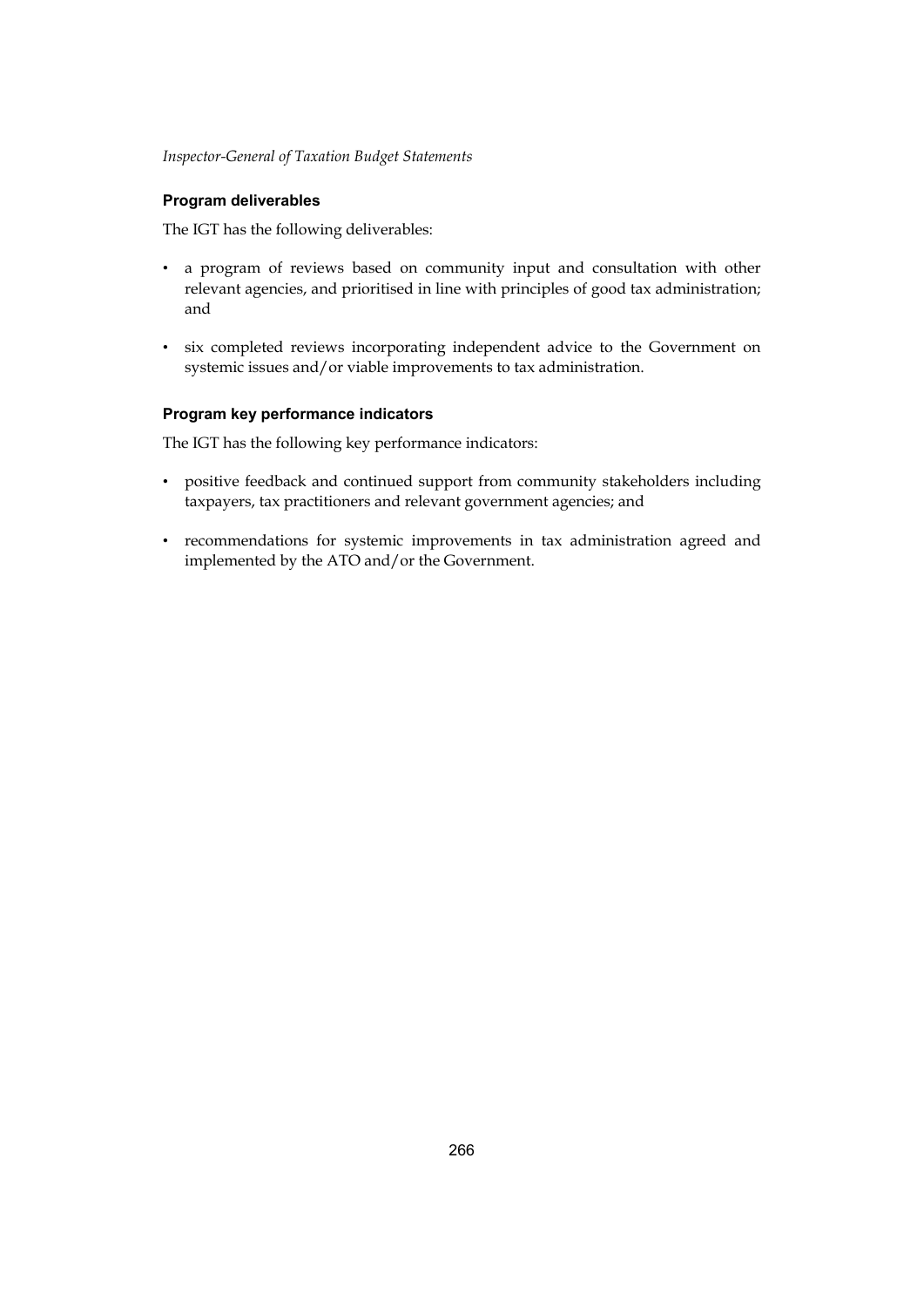## <span id="page-8-0"></span>Section 3: Explanatory tables and budgeted financial statements

Section 3 presents explanatory tables and budgeted financial statements which provide a comprehensive snapshot of agency finances for the 2011-12 budget year. It explains how budget plans are incorporated into the financial statements and provides further details of the reconciliation between appropriations and program expenses, movements in administered funds, special accounts and government Indigenous expenditure.

## **3.1 EXPLANATORY TABLES**

### **3.1.1 Movement of administered funds between years**

The IGT has no administered funds.

### **3.1.2 Special accounts**

The IGT has no special accounts.

## **3.1.3 Australian Government Indigenous Expenditure**

The IGT has no Australian Government Indigenous Expenditure.

## **3.2 BUDGETED FINANCIAL STATEMENTS**

## **3.2.1 Differences in agency resourcing and financial statements**

There are no differences between agency resourcing and financial statements.

## **3.2.2 Analysis of budgeted financial statements**

The IGT is budgeting for a break-even operating result in 2011-12 after adding back non-appropriated depreciation and amortisation expenses.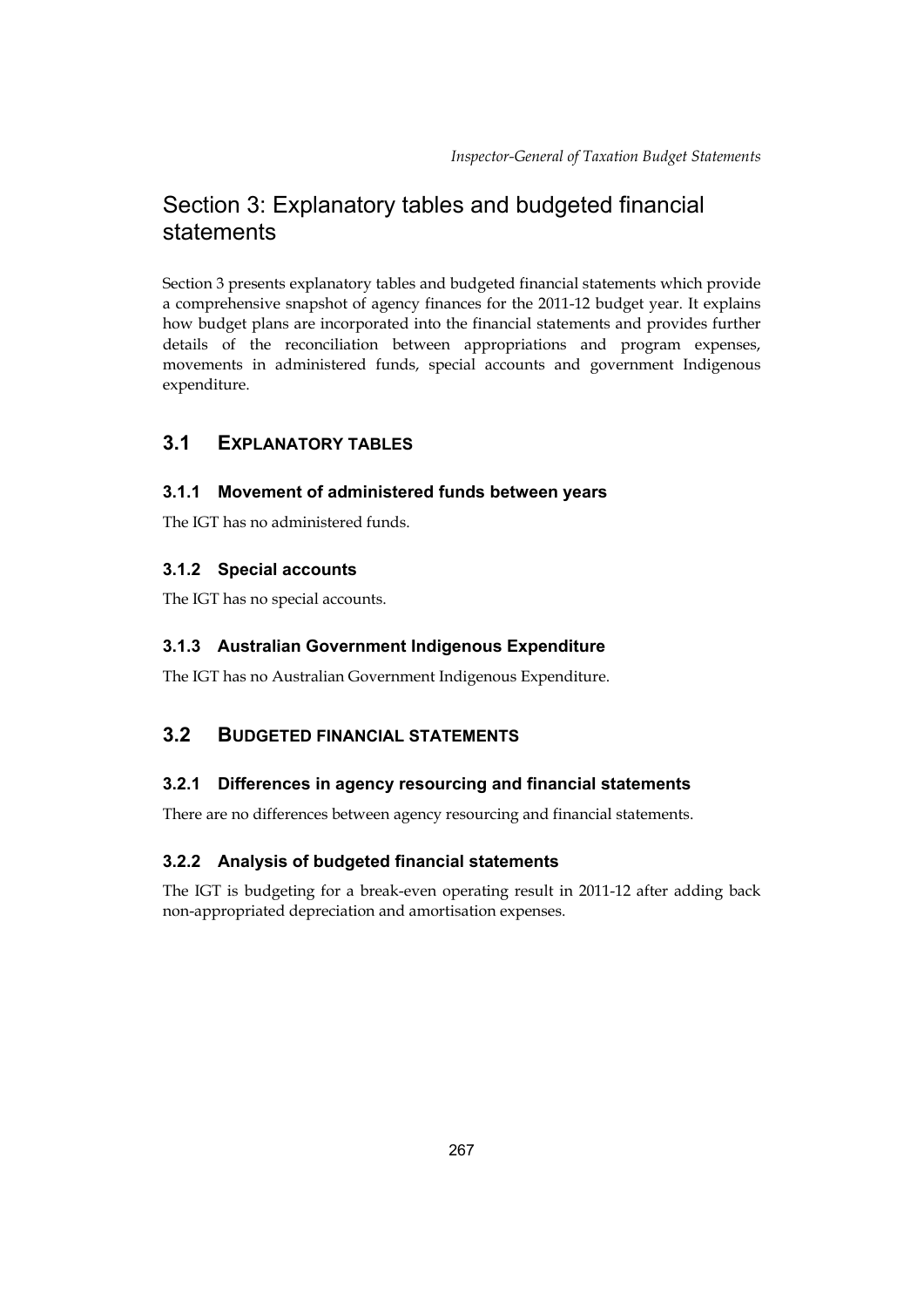### **3.2.3 Budgeted financial statements tables**

| -- --- p---- <i>-</i> ------ - -                                    |           |               |          |          |          |
|---------------------------------------------------------------------|-----------|---------------|----------|----------|----------|
|                                                                     | Estimated | <b>Budget</b> | Forward  | Forward  | Forward  |
|                                                                     | actual    | estimate      | estimate | estimate | estimate |
|                                                                     | 2010-11   | 2011-12       | 2012-13  | 2013-14  | 2014-15  |
|                                                                     | \$'000    | \$'000        | \$'000   | \$'000   | \$'000   |
| <b>EXPENSES</b>                                                     |           |               |          |          |          |
| <b>Employee benefits</b>                                            | 1,307     | 1,859         | 1,854    | 1,873    | 1,887    |
| Supplier                                                            | 879       | 827           | 850      | 852      | 856      |
| Depreciation and amortisation                                       | 38        | 38            | 38       | 38       | 38       |
| <b>Total expenses</b>                                               | 2,224     | 2,724         | 2,742    | 2,763    | 2,781    |
| LESS:                                                               |           |               |          |          |          |
| <b>OWN-SOURCE INCOME</b>                                            |           |               |          |          |          |
| <b>Revenue</b>                                                      |           |               |          |          |          |
| Other revenue                                                       | 52        |               |          |          |          |
| <b>Total revenue</b>                                                | 52        |               |          |          |          |
| Total own-source income                                             | 52        |               |          |          |          |
| Net cost of (contribution by)                                       |           |               |          |          |          |
| services                                                            | 2,172     | 2,724         | 2,742    | 2,763    | 2,781    |
| Appropriation revenue                                               | 2,134     | 2,686         | 2,704    | 2,725    | 2,743    |
| Surplus (deficit) attributable to the                               |           |               |          |          |          |
| <b>Australian Government</b>                                        | (38)      | (38)          | (38)     | (38)     | (38)     |
| Note: Reconciliation of operating result attributable to the agency |           |               |          |          |          |
|                                                                     | 2010-11   | 2011-12       | 2012-13  | 2013-14  | 2014-15  |
|                                                                     | \$'000    | \$'000        | \$'000   | \$'000   | \$'000   |
| Operating result attributable to the                                |           |               |          |          |          |
| <b>Australian Government</b>                                        | (38)      | (38)          | (38)     | (38)     | (38)     |
| Plus non-appropriated expenses                                      |           |               |          |          |          |
| depreciation and amortisation                                       |           |               |          |          |          |
| expenses                                                            | 38        | 38            | 38       | 38       | 38       |
| Operating result attributable to IGT                                |           |               |          |          |          |
|                                                                     |           |               |          |          |          |

#### **Table 3.2.1: Budgeted departmental comprehensive income statement (for the period ended 30 June)**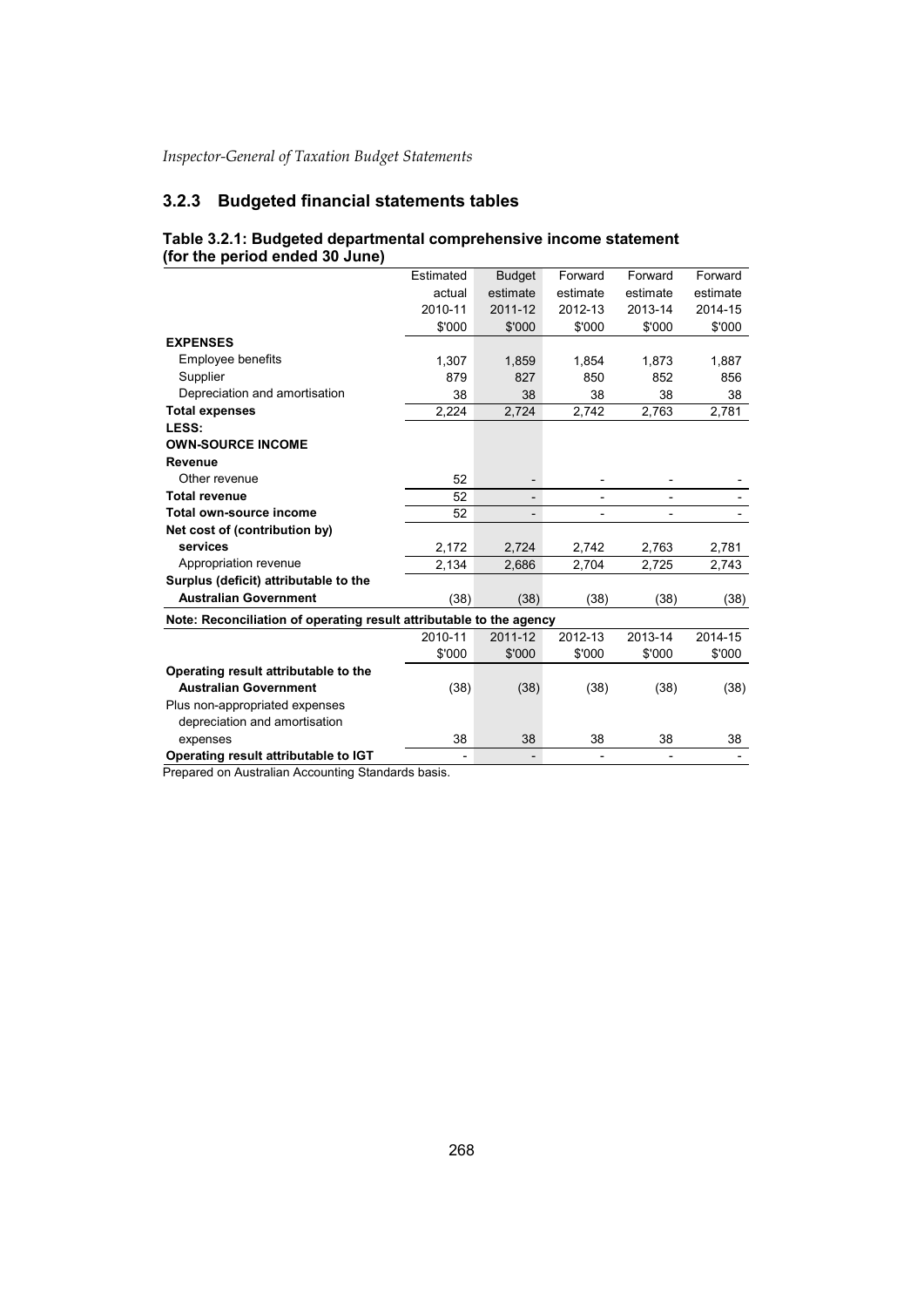### **Table 3.2.2: Budgeted departmental balance sheet (as at 30 June)**

|                                     | Estimated | <b>Budget</b> | Forward  | Forward  | Forward  |
|-------------------------------------|-----------|---------------|----------|----------|----------|
|                                     | actual    | estimate      | estimate | estimate | estimate |
|                                     | 2010-11   | 2011-12       | 2012-13  | 2013-14  | 2014-15  |
|                                     | \$'000    | \$'000        | \$'000   | \$'000   | \$'000   |
| <b>ASSETS</b>                       |           |               |          |          |          |
| <b>Financial assets</b>             |           |               |          |          |          |
| Cash and equivalents                | 55        | 70            | 70       | 70       | 70       |
| Trade and other receivables         | 2,198     | 2,198         | 2,198    | 2,198    | 2,198    |
| <b>Total financial assets</b>       | 2,253     | 2,268         | 2,268    | 2,268    | 2,268    |
| <b>Non-financial assets</b>         |           |               |          |          |          |
| Infrastructure, plant and equipment | 242       | 242           | 242      | 242      | 241      |
| Other                               | 4         | 4             | 4        | 4        | 4        |
| <b>Total non-financial assets</b>   | 246       | 246           | 246      | 246      | 245      |
| <b>Total assets</b>                 | 2,499     | 2,514         | 2,514    | 2,514    | 2,513    |
| <b>LIABILITIES</b>                  |           |               |          |          |          |
| <b>Provisions</b>                   |           |               |          |          |          |
| Employees                           | 226       | 240           | 240      | 240      | 240      |
| Other                               | 178       | 179           | 179      | 179      | 179      |
| <b>Total provisions</b>             | 404       | 419           | 419      | 419      | 419      |
| <b>Payables</b>                     |           |               |          |          |          |
| <b>Suppliers</b>                    | 72        | 72            | 72       | 72       | 72       |
| <b>Total payables</b>               | 72        | 72            | 72       | 72       | 72       |
| <b>Total liabilities</b>            | 476       | 491           | 491      | 491      | 491      |
| <b>Net assets</b>                   | 2,023     | 2,023         | 2,023    | 2,023    | 2,022    |
| <b>EQUITY</b>                       |           |               |          |          |          |
| Reserves                            | 248       | 248           | 248      | 248      | 248      |
| Contributed equity                  | 38        | 76            | 114      | 152      | 189      |
| Retained surpluses or               |           |               |          |          |          |
| accumulated deficits                | 1,737     | 1,699         | 1,661    | 1,623    | 1,585    |
| <b>Total equity</b>                 | 2,023     | 2,023         | 2,023    | 2,023    | 2,022    |
| <b>Current assets</b>               | 2,257     | 2,272         | 2,272    | 2,272    | 2,272    |
| <b>Non-current assets</b>           | 242       | 242           | 242      | 242      | 241      |
| <b>Current liabilities</b>          | 205       | 211           | 211      | 211      | 211      |
| <b>Non-current liabilities</b>      | 271       | 280           | 280      | 280      | 280      |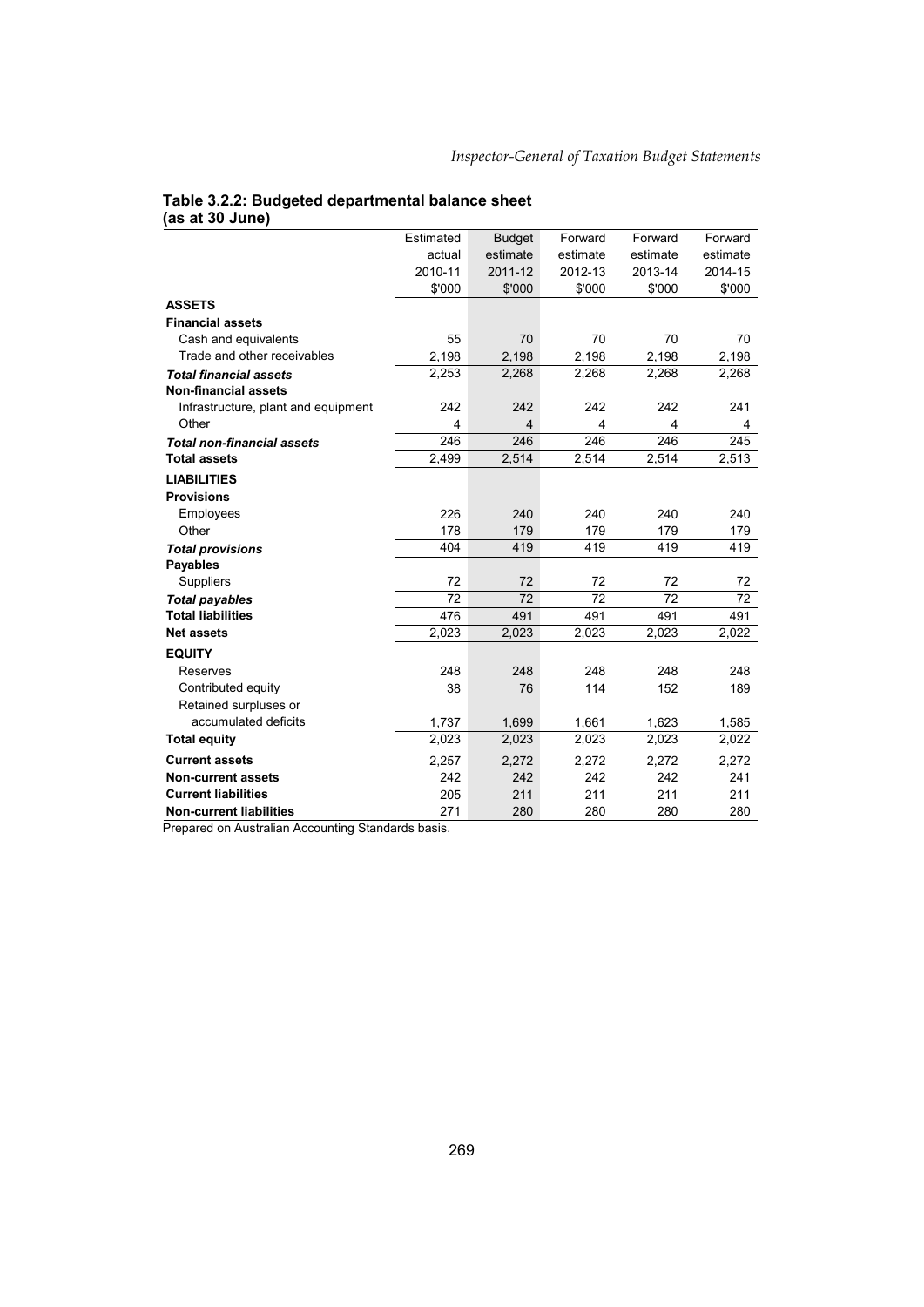# **Table 3.2.3: Budgeted departmental statement of cash flows (for the period ended 30 June)**

|                                                   | Estimated | <b>Budget</b> | Forward  | Forward  | Forward  |
|---------------------------------------------------|-----------|---------------|----------|----------|----------|
|                                                   | actual    | estimate      | estimate | estimate | estimate |
|                                                   | 2010-11   | 2011-12       | 2012-13  | 2013-14  | 2014-15  |
|                                                   | \$'000    | \$'000        | \$'000   | \$'000   | \$'000   |
| <b>OPERATING ACTIVITIES</b>                       |           |               |          |          |          |
| <b>Cash received</b>                              |           |               |          |          |          |
| Appropriations                                    | 2,134     | 2,686         | 2,704    | 2,725    | 2,743    |
| Other                                             | 53        |               |          |          |          |
| <b>Total cash received</b>                        | 2,187     | 2,686         | 2,704    | 2,725    | 2,743    |
| Cash used                                         |           |               |          |          |          |
| Employees                                         | 1,294     | 1,845         | 1,854    | 1,873    | 1,887    |
| Suppliers                                         | 880       | 826           | 850      | 852      | 856      |
| <b>Total cash used</b>                            | 2,174     | 2,671         | 2,704    | 2,725    | 2,743    |
| Net cash from or (used by)                        |           |               |          |          |          |
| operating activities                              | 13        | 15            |          |          |          |
| <b>INVESTING ACTIVITIES</b>                       |           |               |          |          |          |
| Cash used                                         |           |               |          |          |          |
| Purchase of property, plant                       |           |               |          |          |          |
| and equipment                                     | 38        | 38            | 38       | 38       | 37       |
| <b>Total cash used</b>                            | 38        | 38            | 38       | 38       | 37       |
| Net cash from or (used by)                        |           |               |          |          |          |
| investing activities                              | (38)      | (38)          | (38)     | (38)     | (37)     |
| <b>FINANCING ACTIVITIES</b>                       |           |               |          |          |          |
| <b>Cash received</b>                              |           |               |          |          |          |
| Capital injections                                | 38        | 38            | 38       | 38       | 37       |
| <b>Total cash received</b>                        | 38        | 38            | 38       | 38       | 37       |
| Net cash from or (used by)                        |           |               |          |          |          |
| financing activities                              | 38        | 38            | 38       | 38       | 37       |
| Net increase or (decrease)                        |           |               |          |          |          |
| in cash held                                      | 13        | 15            |          |          |          |
| Cash at the beginning of                          |           |               |          |          |          |
| the reporting period                              | 42        | 55            | 70       | 70       | 70       |
| Cash at the end of the                            |           |               |          |          |          |
| reporting period                                  | 55        | 70            | 70       | 70       | 70       |
| Proparod on Australian Accounting Standards basis |           |               |          |          |          |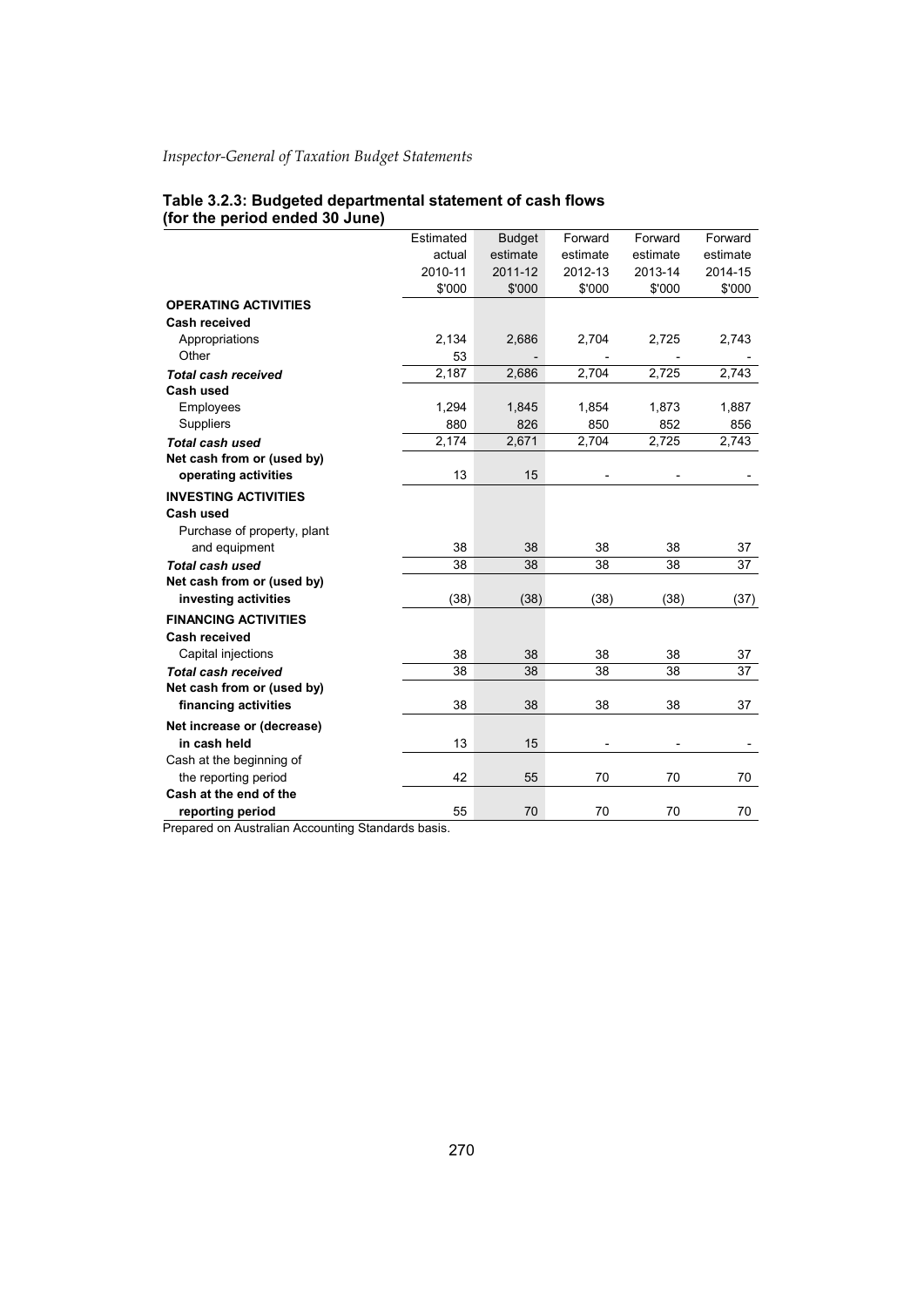|                                       |           | Asset       |          | Contributed |        |
|---------------------------------------|-----------|-------------|----------|-------------|--------|
|                                       | Retained  | revaluation | Other    | equity/     | Total  |
|                                       | surpluses | reserve     | reserves | capital     | equity |
|                                       | \$'000    | \$'000      | \$'000   | \$'000      | \$'000 |
| Opening balance as at 1 July 2011     |           |             |          |             |        |
| Balance carried forward from          |           |             |          |             |        |
| previous period                       | 1,737     | 248         |          | 38          | 2,023  |
| Adjusted opening balance              | 1.737     | 248         |          | 38          | 2,023  |
| <b>Comprehensive income</b>           |           |             |          |             |        |
| Surplus (deficit) for the period      | (38)      |             |          |             | (38)   |
| <b>Total comprehensive income</b>     |           |             |          |             |        |
| recognised directly in equity         | (38)      |             |          |             | (38)   |
| <b>Transactions with owners</b>       |           |             |          |             |        |
| Contributions by owners               |           |             |          |             |        |
| Appropriation (departmental           |           |             |          |             |        |
| capital budget)                       |           |             |          | 38          | 38     |
| <b>Total transactions with owners</b> |           |             |          | 38          | 38     |
| <b>Estimated closing balance</b>      |           |             |          |             |        |
| as at 30 June 2012                    | 1.699     | 248         |          | 76          | 2,023  |

### **Table 3.2.4: Departmental statement of changes in equity — summary of movement (budget year 2011-12)**

Prepared on Australian Accounting Standards basis.

### **Table 3.2.5: Departmental capital budget (DCB) statement**

|                                         | Estimated | <b>Budget</b> | Forward  | Forward  | Forward  |
|-----------------------------------------|-----------|---------------|----------|----------|----------|
|                                         | actual    | estimate      | estimate | estimate | estimate |
|                                         | 2010-11   | 2011-12       | 2012-13  | 2013-14  | 2014-15  |
|                                         | \$'000    | \$'000        | \$'000   | \$'000   | \$'000   |
| <b>CAPITAL APPROPRIATIONS</b>           |           |               |          |          |          |
| Capital budget - Bill 1 - DCB           | 38        | 38            | 38       | 38       | 37       |
| <b>Total capital appropriations</b>     | 38        | 38            | 38       | 38       | 37       |
| <b>Represented by:</b>                  |           |               |          |          |          |
| Purchase of non-financial assets        | 38        | 38            | 38       | 38       | 37       |
| Total represented by                    | 38        | 38            | 38       | 38       | 37       |
| <b>PURCHASE OF NON-FINANCIAL ASSETS</b> |           |               |          |          |          |
| Funded by capital appropriation - DCB   | 38        | 38            | 38       | 38       | 37       |
| <b>TOTAL</b>                            | 38        | 38            | 38       | 38       | 37       |
| <b>RECONCILIATION OF CASH</b>           |           |               |          |          |          |
| <b>USED TO ACQUIRE ASSETS</b>           |           |               |          |          |          |
| TO ASSET MOVEMENT TABLE                 |           |               |          |          |          |
| Total purchases                         | 38        | 38            | 38       | 38       | 37       |
| Total cash used to                      |           |               |          |          |          |
| acquire assets                          | 38        | 38            | 38       | 38       | 37       |